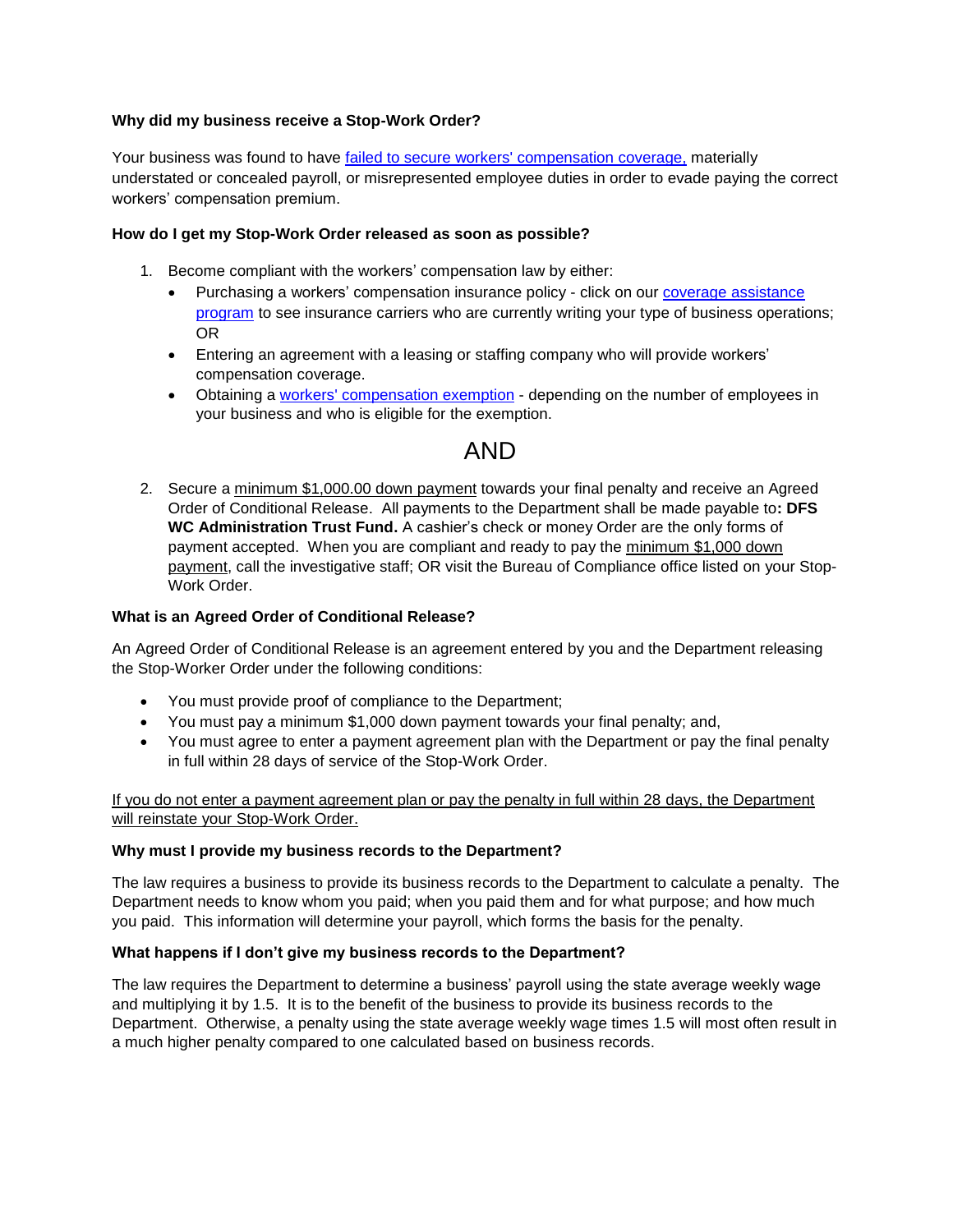## **What happens if I don't have all the business records requested by the Department?**

Each of the Division's offices have investigative staff to help you submit the required correct records to the Department and can answer any questions you may have.

#### **When are my records due to the Department?**

Along with your Stop-Work Order, you received a request for records to calculate a penalty. The records identified in that request must be provided to the Department within 10 business days of receipt of the request.

## **What happens once the Department receives my records?**

The Department will review your records to determine when and for how long you are out of compliance, and determine your payroll. Once the penalty is calculated, the investigative staff will contact you.

## **How can I reduce my penalty?**

For first time offenders only, the Department will reduce the penalty by the amount you initially paid for a workers' compensation policy or an employee leasing agreement. To have the credit applied, you must provide the Department with documentation reflecting that workers' compensation coverage was secured and proof of initial payment made to the insurance carrier. This documentation must be submitted to the Department within **28 Calendar Days** after the service of the Stop-Work Order, or you will **not** receive your credit.

## AND

If you submit your business records within 10 business days, and they are complete and accurate, as determined by the Department, your penalty will be reduced by 25%. Your business records must show whom you paid; when you paid them and for what purpose; and how much you paid, otherwise they will be incomplete and your penalty will not be reduced.

#### **What options are available for paying my penalty?**

Once the \$1,000.00 down payment is paid, an employer can elect to enter a payment agreement plan for the remainder of the assessed penalty amount. The Department's payment agreement plans require no additional money down and are interest free. You can pay off your remaining penalty in monthly installments in 12, 24, 36, 48, or 60 months.

You can also elect to pay the remainder of the assessed penalty amount in full. Upon entering a payment agreement plan, the investigative staff will explain how payments can be submitted to the Department.

# **What happens if I continue to work before the Department releases my business from the Stop-Work Order?**

Once a Stop-Work Order is served, all business operations must cease in the State of Florida. Conducting any business operations in violation of a Stop-Work Order constitutes a felony of the third degree and a penalty of \$1,000.00 per day for each day observed working in violation of the Stop-Work Order shall be assessed.

#### **Is my Stop-Work Order a public record?**